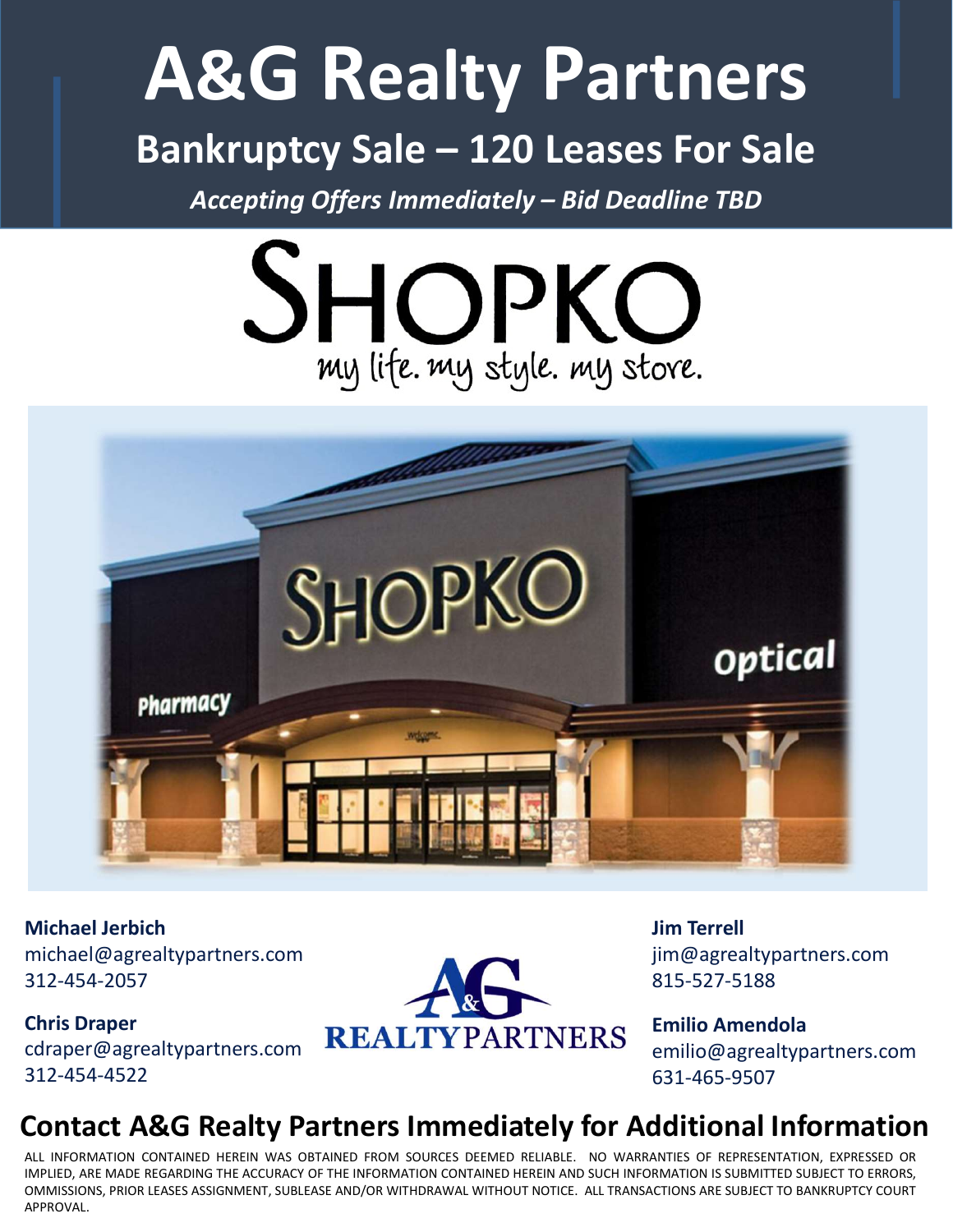

| <b>Location#</b> |                        |                    |           |             |                              |        |         |                              |
|------------------|------------------------|--------------------|-----------|-------------|------------------------------|--------|---------|------------------------------|
|                  | <b>Address</b>         | <b>City</b>        | State     | <b>Size</b> | <b>LED</b>                   |        |         | <b>Options Base Rent PSF</b> |
| 164              | 255 John F Kennedy Rd  | Dubuque            | IA        |             | 83,850   11/29/2019          | 2x10yr | $\zeta$ | 7.42                         |
| 625              | 1201 12Th Ave Se       | Dyersville         | IA        | 36,050      | 7/31/2029                    | 2x10yr | $\zeta$ | 4.28                         |
| 682              | 2099 Chatburn Ave      | Harlan             | IA        | 33,536      | 1/31/2027                    | 2x5yr  | $\zeta$ | 4.26                         |
| 664              | 511 10Th Ave N         | Humboldt           | IA        | 24,584      | 3/31/2024                    | 3x5yr  | $\zeta$ | 2.37                         |
| 52               | 615 S Monroe Ave       | <b>Mason City</b>  | IA        | 90,430      | 12/31/2035                   | 2x10yr | $\zeta$ | 7.01                         |
| 668              | 660 W Milwaukee St     | New Hampton        | IA        | 42,534      | 2/29/2024                    | 3x5yr  | $\zeta$ | 3.59                         |
| 680              | 1305 141St St          | Perry              | IA        | 34,932      | 5/31/2031                    | 2x10yr | $\zeta$ | 2.75                         |
| 786              | 801 N Broadway St      | Red Oak            | IA        |             | 35,651   12/31/2020          | 5x2yr  | $\zeta$ | 0.84                         |
| 667              | 1501 Park St           | Sheldon            | IA        | 30,527      | 7/31/2021                    | 4x5yr  | $\zeta$ | 3.39                         |
| 40               | 3025 Hamilton Blvd     | Sioux City         | IA        |             | 103,198 6/30/2023            | 4x5yr  | $\zeta$ | 5.58                         |
| 671              | 819 11Th Ave Sw        | Waukon             | IA        |             | 34,539 7/31/2029 2x10yr   \$ |        |         | 4.77                         |
| 675              | 402 E Highway 92       | Winterset          | IA        | 42,984      | 5/9/2027                     | 2x5yr  | $\zeta$ | 4.78                         |
| 69               | 217 W Ironwood Dr      | Coeur D'Alene      | ID        |             | 84,379   11/30/2034          | 2x10yr | $\zeta$ | 13.01                        |
| 68               | 800 E 17Th St          | <b>Idaho Falls</b> | ID        |             | 90,510   11/30/2029          | 2x10yr | $\zeta$ | 5.62                         |
| 72               | 2120 Thain Grade       | Lewiston           | ID        | 94,091      | $1/31/2028$ 2x5yrs           |        | $\zeta$ | 5.04                         |
| 207              | 67 Selkirk Way         | Oldtown            | ID        |             | 26,286   11/30/2031          | 4x5yr  | $\zeta$ | 11.98                        |
| 795              | 1026 S. Challis St.    | Salmon             | ID        |             | 35,883   4/30/2030           | 4x5yr  | \$      | 10.26                        |
| 133              | 1400 Big Thunder Blvd  | <b>Belvidere</b>   | 1         |             | 77,690   12/31/2031          | 2x10yr | $\zeta$ | 8.50                         |
| 119              | 1350 N Galena Ave      | Dixon              | 1         |             | 71,839   12/31/2031   2x10yr |        | \$      | 5.91                         |
| 125              | 555 W South St         | Freeport           | 1         |             | 75,844   12/31/2035   2x10yr |        | \$      | 5.93                         |
| 140              | 1964 W Morton Ave      | Jacksonville       | 1         |             | 101,688 12/31/2035 2x10yr    |        | \$      | 7.72                         |
| 746              | 800 S Washington Ave   | Madison            | <b>SD</b> | 32,711      | 5/31/2031                    | 2x10yr | \$      | 6.17                         |
| 623              | 890 Riverside Plz      | Iron River         | MI        |             | 23,084   12/31/2028          | 2x5yr  | \$      | 5.02                         |
| 610              | 650 Us Highway 41 W    | Ishpeming          | MI        | 41,337      | 1/31/2023                    | 2x5yr  |         | 4.23                         |
| 11               | 500 S Carpenter Ave    | Kingsford          | MI        |             | 94,250   12/31/2035   2x10yr |        | $\zeta$ | 7.06                         |
| 621              | 717 E Lakeshore Dr     | Manistique         | MI        | 36,028      | 5/31/2031                    | 2x10yr | $\zeta$ | 5.08                         |
| 735              | 190 Southgate Dr       | Aitkin             | <b>MN</b> |             | 33,754   10/25/2022          |        | \$      | 3.82                         |
| 114              | 801 W Central Entrance | Duluth             | <b>MN</b> |             | 119,842 11/30/2029           | 2x10yr | $\zeta$ | 7.59                         |
| 629              | 1500 E Sheridan St     | Ely                | <b>MN</b> | 32,509      | 1/31/2028                    | 3x5yr  | $\zeta$ | 8.06                         |
| 59               | 1001 Highway 15 S      | Fairmont           | <b>MN</b> |             | 66,781   12/31/2035          | 2x10yr | $\zeta$ | 9.73                         |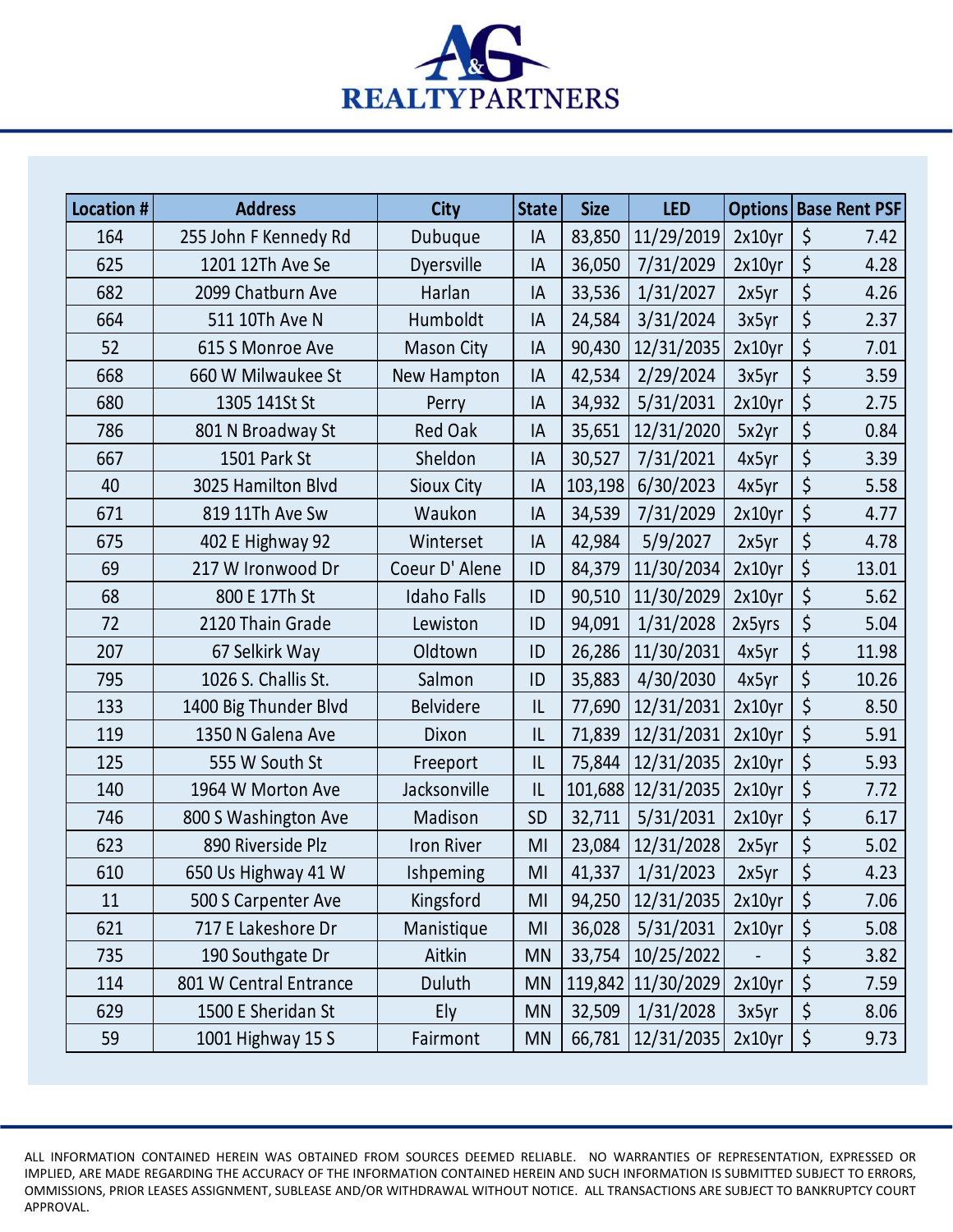

| Location # | <b>Address</b>                      | <b>City</b>           | State                  | <b>Size</b> | <b>LED</b>                                   | <b>Options   Base Rent PSF </b> |                          |              |
|------------|-------------------------------------|-----------------------|------------------------|-------------|----------------------------------------------|---------------------------------|--------------------------|--------------|
| 733        | 226 E Lincoln Ave                   | Fergus Falls          | <b>MN</b>              | 33,104      | 5/31/2021                                    | 2x10yr                          | $\sqrt{5}$               | 5.28         |
| 739        | 710 County Road 21 S                | Glenwood              | <b>MN</b>              | 42,453      | 7/31/2029                                    | 2x10yr                          | $\vert \xi$              | 3.69         |
| 796        | 301 Mantorville Ave S               | Kasson                | <b>MN</b>              |             | 35,820   11/30/2029                          | 4x5yr                           | 15 <sup>1</sup>          | 9.91         |
| 747        | 405 W Interstate Dr                 | Luverne               | <b>MN</b>              | 42,658      | 7/24/2023                                    | 2x5yr                           | $\zeta$                  | 4.73         |
| 21         | 1850 Madison Ave                    | Mankato               | <b>MN</b>              |             | 90,494   12/31/2035                          | 2x10yr                          | \$                       | 11.08        |
| 25         | 1200 Susan Dr                       | Marshall              | <b>MN</b>              | 71,847      | 12/31/2035                                   | 2x10yr                          | $\zeta$                  | 10.49        |
| 547        | 4791 County Road 10                 | Moose Lake            | <b>MN</b>              |             | 25,603   10/31/2022                          | 3x5yr                           | $\zeta$                  | 6.64         |
| 605        | 340 Highway 65 S                    | Mora                  | <b>MN</b>              |             | 33,938   12/16/2022                          | 4x5yr                           | $\zeta$                  | 5.22         |
| 740        | 116 E. State Hwy 28                 | <b>Morris</b>         | <b>MN</b>              |             | 33,525   11/30/2027                          | 4x5yr                           | $\zeta$<br>$\zeta$       | 2.95         |
| 179        | 5630 Saint Croix Trl                | North Branch          | <b>MN</b>              | 80,088      | 2/3/2029                                     | 5x5yr                           |                          | 10.27        |
| 738<br>748 | 300 Jake St<br>1002 7Th St Se       | Perham                | <b>MN</b><br><b>MN</b> |             | 42,456 4/30/2027                             | $1x10$ yr<br>2x5yr              | $\vert \zeta$<br>$\zeta$ | 4.82<br>4.50 |
| 36         |                                     | Pipestone             | <b>MN</b>              | 42,665      | 2/9/2024                                     |                                 |                          | 9.70         |
| 744        | 3708 Highway 63 N<br>1087 3Rd St Nw | Rochester N<br>Roseau | <b>MN</b>              |             | 90,499   12/31/2035  <br>41,702   11/30/2027 | $2x10yr$   \$<br>4x5yr          | \$                       | 4.02         |
| 17         | 4161 2Nd St S                       | St Cloud W            | <b>MN</b>              |             | 100,803   12/31/2035                         | 2x10yr                          | Ś                        | 10.16        |
| 628        | 1009 7Th Ave                        | Two Harbors           | <b>MN</b>              |             | 42,566 8/28/2020                             | 2x5yr                           | $\zeta$                  | 4.49         |
| 750        | 2155 1St Ave N                      | Windom                | <b>MN</b>              |             | 33,400   12/16/2022                          | 2x5yr                           | $\zeta$                  | 4.55         |
| 57         | 405 Cottonwood Dr                   | Winona                | <b>MN</b>              |             | 84,375   12/31/2031                          | $2x10yr$   \$                   |                          | 7.45         |
| 106        | 905 S 24Th St W                     | <b>Billings</b>       | <b>MT</b>              |             | 100,800 12/31/2035                           | $2x10yr$   \$                   |                          | 7.73         |
| 550        | 100 E Helena St                     | <b>Dillon</b>         | <b>MT</b>              |             | 22,154 11/30/2021                            | 1x5yr                           | \$                       | 1.58         |
| 768        | 804 Hwy 2 West                      | Glasgow               | <b>MT</b>              |             | 34,620 5/31/2031                             | 2x10yr                          | $\vert$ \$               | 7.02         |
| 112        | 3101 N Montana Ave                  | Helena                | <b>MT</b>              |             | 116,992 12/31/2035                           | 2x10yr                          | $\vert \xi$              | 6.09         |
| 128        | 1370 Hwy 2 East                     | Kalispell             | <b>MT</b>              | 99,279      | 2/28/2025                                    | 5x5yr                           | $\zeta$                  | 8.53         |
| 773        | 825 Ne Main St                      | Lewistown             | <b>MT</b>              |             | 29,123   11/30/2022                          | 2x5yr                           | $\zeta$                  | 5.28         |
| 775        | 1600 W. Hwy 2                       | Libby                 | <b>MT</b>              | 41,735      | 6/30/2023                                    | 4x5yr                           | $\zeta$                  | 4.20         |
| 774        | 100 Washington St                   | Livingston            | <b>MT</b>              | 41,155      | 6/30/2020                                    | $1x10$ yr                       | 5                        | 6.01         |
| 75         | 2510 S Reserve St                   | Missoula              | <b>MT</b>              |             | 102,327 12/31/2035                           | 2x10yr                          | \$                       | 8.43         |
| 766        | 1950 W Roosevelt Hwy                | Shelby                | <b>MT</b>              | 41,417      | 2/28/2022                                    | 2x5yr                           | $\zeta$                  | 4.73         |
| 544        | 500 N Central Ave                   | Sidney                | <b>MT</b>              |             | 26,057   10/31/2034                          | 5x5yr                           | $\zeta$                  | 15.66        |
| 532        | 102 College Drive                   | New Town              | <b>ND</b>              | 28,145      | 5/31/2023                                    | 5x3yr                           | \$                       | 7.21         |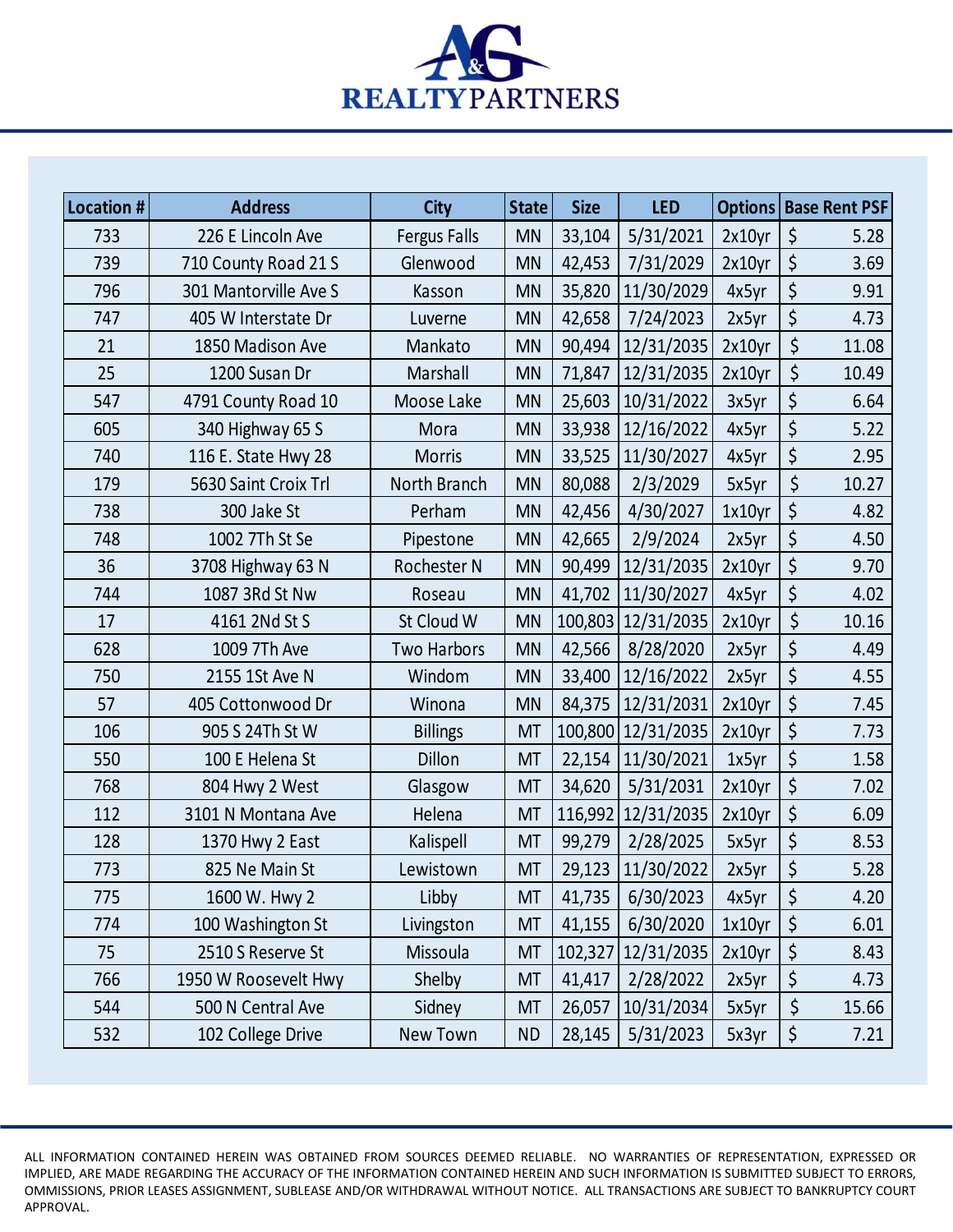

| Location #     | <b>Address</b>         | <b>City</b>          | <b>State</b> | <b>Size</b> | <b>LED</b>             |        |                     | Options   Base Rent PSF |  |  |
|----------------|------------------------|----------------------|--------------|-------------|------------------------|--------|---------------------|-------------------------|--|--|
| 562            | 702 Westview Lane      | Stanley              | <b>ND</b>    | 26,007      | 11/30/2030             | 4x5yr  | $\zeta$             | 15.89                   |  |  |
| 736            | 727 15Th Ave Sw        | <b>Valley City</b>   | <b>ND</b>    | 36,040      | 5/31/2020              | 1x5yr  | $\zeta$             | 3.59                    |  |  |
| 695            | 2353 S E St            | <b>Broken Bow</b>    | <b>NE</b>    | 31,683      | 4/30/2023              | 3x5yr  | $\zeta$             | 6.74                    |  |  |
| 38             | 2208 N Webb Rd         | <b>Grand Island</b>  | <b>NE</b>    |             | 103,875 11/30/2034     | 2x10yr | $\zeta$             | 7.27                    |  |  |
| 690            | 1533 Burlington St     | Holdrege             | <b>NE</b>    |             | 28,464 11/30/2022      | 2x5yr  | $\zeta$             | 3.39                    |  |  |
| 53             | 510 E Philip Ave       | <b>North Platte</b>  | <b>NE</b>    |             | 70,118   11/30/2034    | 2x10yr | $\zeta$             | 8.69                    |  |  |
| 56             | 14445 W Center Rd      | Omaha                | <b>NE</b>    |             | 90,514   12/31/2031    | 2x10yr | $\zeta$             | 9.07                    |  |  |
| 672            | 404 E Highway 20       | O'Neill              | <b>NE</b>    | 31,193      | 7/31/2029              | 4x5yr  | $\zeta$             | 6.48                    |  |  |
| 523            | 525 E Highway 20       | Valentine            | <b>NE</b>    | 35,775      | 5/31/2029              | 4x5yr  | $\zeta$             | 10.70                   |  |  |
| 670            | 615 Dearborn St        | Wayne                | <b>NE</b>    | 27,594      | 7/31/2028              | 4x5yr  | $\zeta$             |                         |  |  |
| 757            | 1 N 5Th Ave            | <b>Belle Fourche</b> | SD           |             | 42,429 2/28/2022       | 2x5yr  | $\vert \zeta \vert$ | 4.00                    |  |  |
| 753            | 2701 Highway 18 W      | <b>Hot Springs</b>   | <b>SD</b>    | 42,493      | 6/23/2021              | 4x5yr  | $\zeta$             | 4.00                    |  |  |
| 22             | 1900 N Main St         | Mitchell             | SD           |             | 71,846   12/31/2035    | 2x10yr | $\zeta$             | 10.34                   |  |  |
| 545            | 2008 W Grand Xing      | Mobridge             | <b>SD</b>    | 50,782      | 3/31/2022              | 3x5yr  | $\zeta$             | 3.94                    |  |  |
| 759            | 2105 Lazelle St        | <b>Sturgis</b>       | SD           | 30,140      | 5/31/2031              | 2x10yr | $\zeta$             | 5.89                    |  |  |
| 54             | 700 9Th Ave Se         | Watertown            | SD           |             | 66,745   12/31/2035    | 2x10yr | $\zeta$             | 10.82                   |  |  |
| 745            | 1140 E 5Th St          | Winner               | SD           |             | 41,121   11/30/2022    | 2x5yr  | $\zeta$             | 5.49                    |  |  |
| 604            | 1011 E Spruce St       | Abbotsford           | WI           |             | 37,841   10/14/2019    | 4x5yr  | \$                  | 2.81                    |  |  |
| 619            | 220 W Lincoln St       | Adams                | WI           | 42,515      | 4/23/2023              | 1x5yr  | $\zeta$             | 4.14                    |  |  |
| 15             | 1000 W Northland Ave   | Appleton             | WI           |             | 112,794 12/31/2035     | 2x10yr | \$                  | 9.63                    |  |  |
| 630            | 1625 E Blaschko Ave    | Arcadia              | WI           |             | $35,550$   $5/31/2031$ | 2x10yr | $\zeta$             | 4.55                    |  |  |
| $\overline{2}$ | 301 Bay Park Sq        | Ashwaubenon          | WI           |             | 124,655   12/31/2035   | 2x10yr |                     | 11.21                   |  |  |
| 14             | 822 Park Ave           | <b>Beaver Dam</b>    | WI           | 91,571      | 2/27/2022              | 5x5yr  | $\zeta$             | 6.44                    |  |  |
| 37             | 2677 S Prairie View Rd | Chippewa Falls       | WI           |             | 91,012   12/31/2035    | 2x10yr | $\zeta$             | 6.85                    |  |  |
| 615            | 291 S Main St          | Clintonville         | WI           | 37,683      | 5/31/2031              | 2x10yr | $\zeta$             | 4.16                    |  |  |
| 620            | 810 N Railroad St      | Eagle River          | WI           | 41,231      | 8/18/2021              | 1x5yr  | $\zeta$             | 3.58                    |  |  |
| 24             | 955 W Clairemont Ave   | Eau Claire           | WI           |             | 94,705   11/30/2034    | 2x10yr | $\zeta$             | 9.74                    |  |  |
| 50             | 616 W Johnson St       | Fond Du Lac          | WI           |             | 102,205 12/31/2035     | 2x10yr | $\zeta$             | 9.31                    |  |  |
| 51             | 1425 Janesville Ave    | Fort Atkinson        | WI           |             | 75,063   12/31/2031    | 2x10yr | $\zeta$             | 5.88                    |  |  |
| 4              | 2350 E Mason St        | Green Bay E          | WI           |             | 105,923   12/31/2035   | 2x10yr | $\vert \xi \vert$   | 9.57                    |  |  |